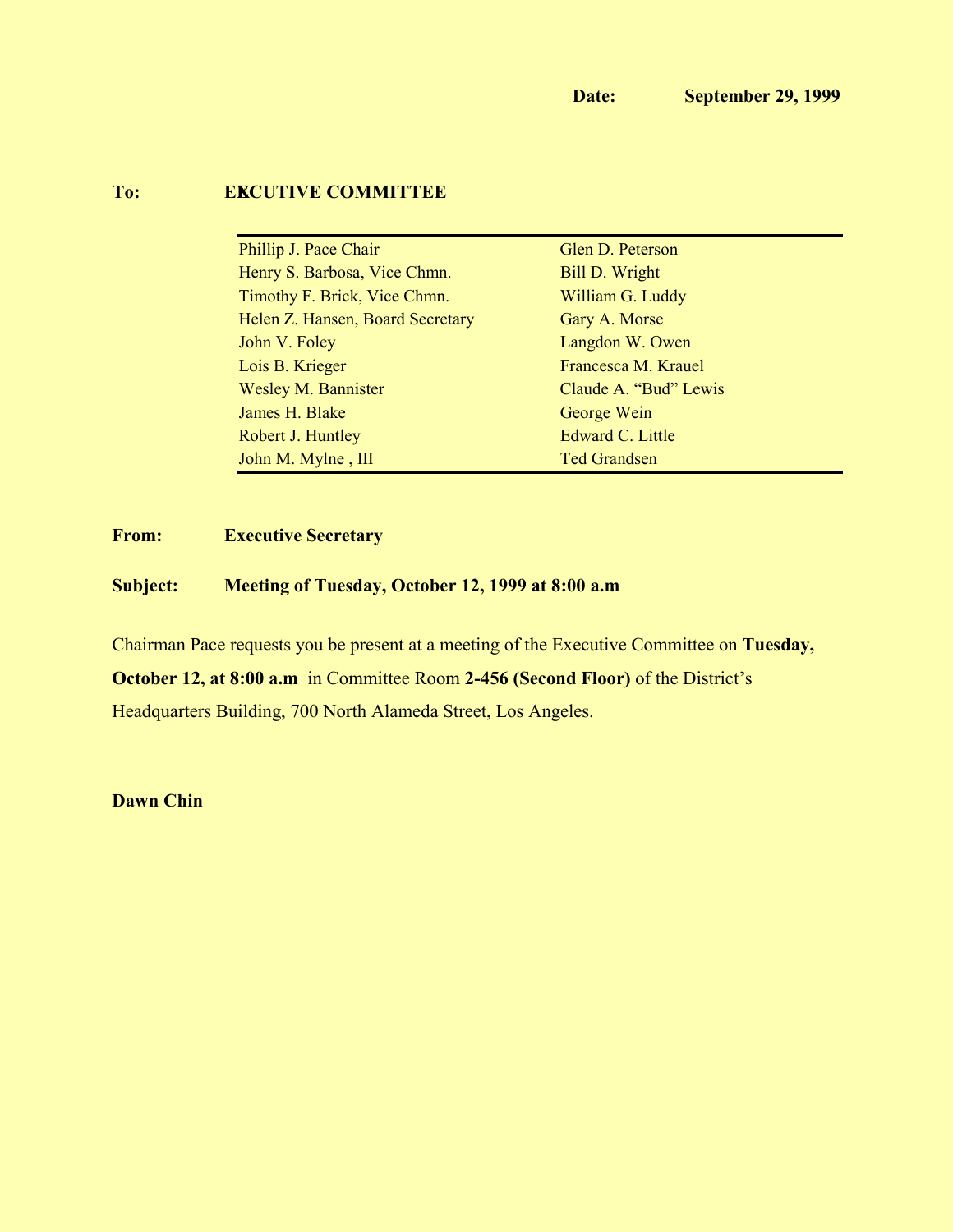

# *Executive Committee Meeting with Board of Directors\**



# **October 12, 1999 8:00 AM**

#### **MWD Headquarters Building** ! **Room 2-456, 2nd Floor** ! **700 N. Alameda Street** ! **Los Angeles, CA 90012**

*\*The Metropolitan Water District's Executive Committee meeting is noticed as a joint committee meeting with the Board of Directors for the purpose of compliance with the Brown Act. Members of the Board who are not assigned to the Executive Committee may attend and participate as members of the Board, whether or not a quorum of the Board is present. In order to preserve the function of the committee as advisory to the Board, members of the Board who are not assigned to the Executive Committee will not vote on matters before the Executive Committee.*

- **1. ADDITIONS TO THE AGENDA** (As required by Gov. Code, § 54954.2(b).)
- **2. OPPORTUNITY FOR MEMBERS OF THE PUBLIC TO ADDRESS THE COMMITTEE ON MATTERS WITHIN THE COMMITTEE'S JURISDICTION** (As required by Gov. Code, § 54954.3(a).)

## **3. ACTIVITY REPORTS OF COMMITTEES AND RESOLUTION OF CONFLICTS**

#### **4. CONSENT CALENDAR ITEMS - ACTION**

- **8-2** Approve Metropolitan Water District Asset Financing Corporation Bylaw Amendments. (Exec.)
- **8-4** Adopt Resolutions for annexations and to impose water standby charges for (1) Fortieth Fringe Area to Western MWD and Metropolitan; and (2) for Annexation No. 61 to Calleguas MWD and Metropolitan. (Exec.-- Action)
- **8-5** Authorize amendment to contract with Harkins Cunnigham for an additional \$250,000 for Colorado River negotiations. (Exec.--Action)

#### **5. OTHER BOARD ITEMS - ACTION**

6C. Authorize Commendatory Resolution for former Director Dan Webster. (Exec.--Action)